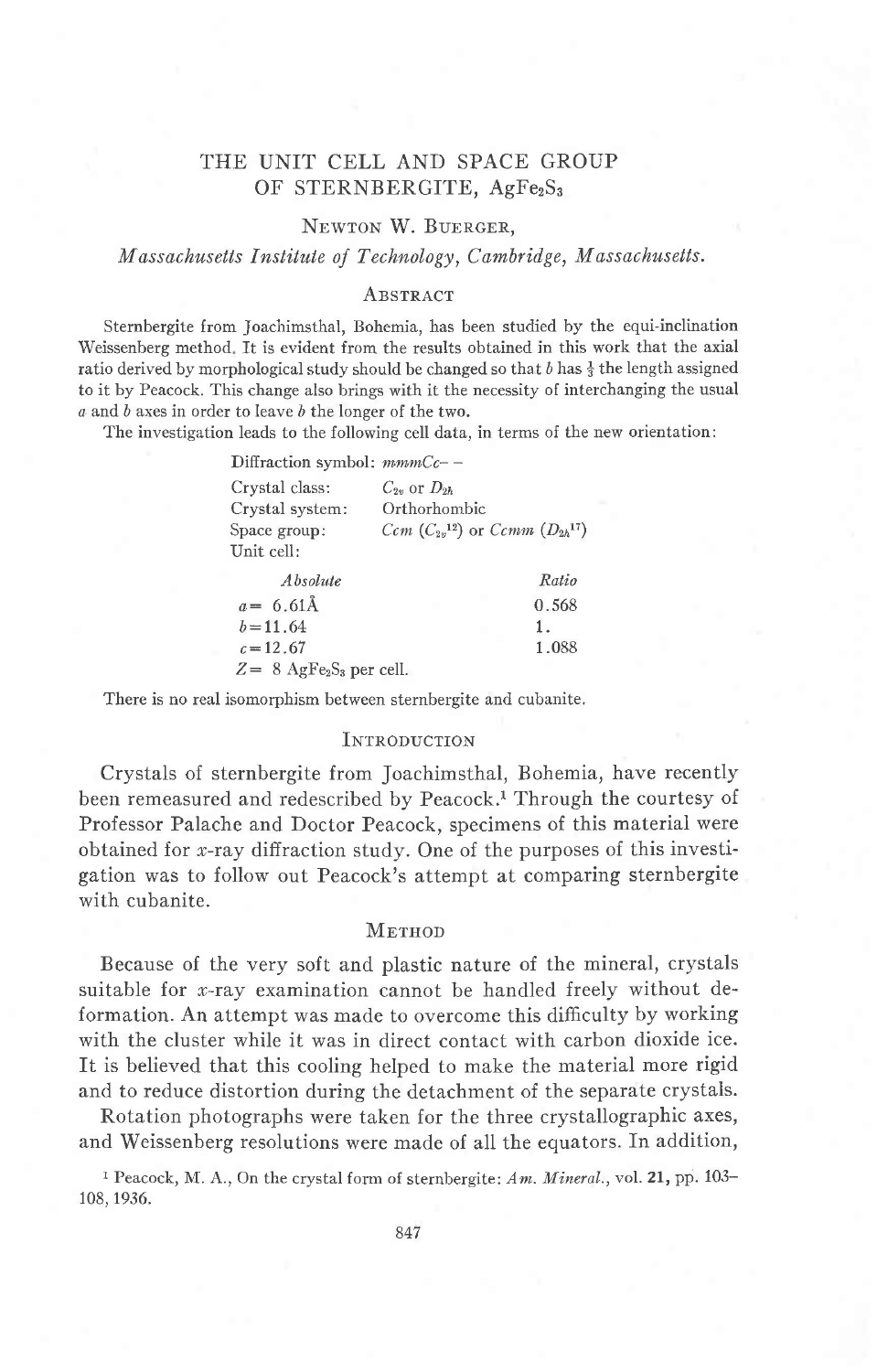### 848 THE AMERICAN MINERALOGIST

equi-inclination resolutions were made for these three plane lattice stacking directions. These included the  $1, 2, 3$  and  $4$  levels about the  $a$ axis, the 1 and 2 levels about the  $b$  axis, and the 1, 2, 3, and 4 levels about the c axis. From these photographs the reciprocal lattice has been reconstructed in three different elevations.

#### SYMMETRY

All the photographs exhibit the plane group symmetry  $C_{2l}$ . The centrosymmetrical crystal symmetry is therefore  $D_{2h}$ . Sternbergite is accordingly orthorhombic, and may belong to any of the three crystal classes  $D_2, C_{2v}$ , or  $D_{2h}$ , so far as the symmetry of the photographs alone is concerned.

#### THE UNIT CELL

## Spoce Lattice Type

Each of the  $c$  axis *n*-level equi-inclination Weissenberg photographs exhibits a diamond pattern. The level stacking sequence in the  $c$  direction is 7.<sup>2</sup> The  $a$  and  $b$  axis n-level photographs display rectangular patterns, each having a level stacking sequence 10. The space lattice type is accordingly C-centered orthorhombic.

## Lattice Conslants

The cell constants obtained from the reconstructed reciprocal lattice, refined by measurements from the three equatorial photographs, are as follows:

| N. W. Buerger                               |                | Peacock                                                       | Haidinger <sup>3</sup>                                  |  |  |
|---------------------------------------------|----------------|---------------------------------------------------------------|---------------------------------------------------------|--|--|
| Absolute                                    | Ratio*         |                                                               |                                                         |  |  |
| $a = 11.64$ Å.<br>$b = 6.61$<br>$c = 12.67$ | 1.761<br>1.916 | $.5913 (\times 3 = 1.7739)$<br>$.6250 \; (\times 3 = 1.8750)$ | $.583$ ( $\times$ 3=1.75)<br>$.838$ ( $\times$ 2=1.676) |  |  |

\* It is likely that this ratio is more accurate than a ratio derived Irom goniometric measurements, since it is obtained from interatomic spacing measurements which are less sensitive to crystal deformation and distortion than the external surface angle measurements.

ft is apparent from these values that the axial ratio derived by morphological study should be changed so that b has one-third the length

2 Buerger, M. J., The application of plane groups to the interpretation of Weissenberg photographs: Zeits. Krist., vol. 91, Fig. 26, p. 275, 1935.

<sup>3</sup> Haidinger, W., Description of sternbergite, a new mineral species: Trans. Roy. Soc. Ldinburgh, vol. ll, pt. I, 1828, pp. 1-7.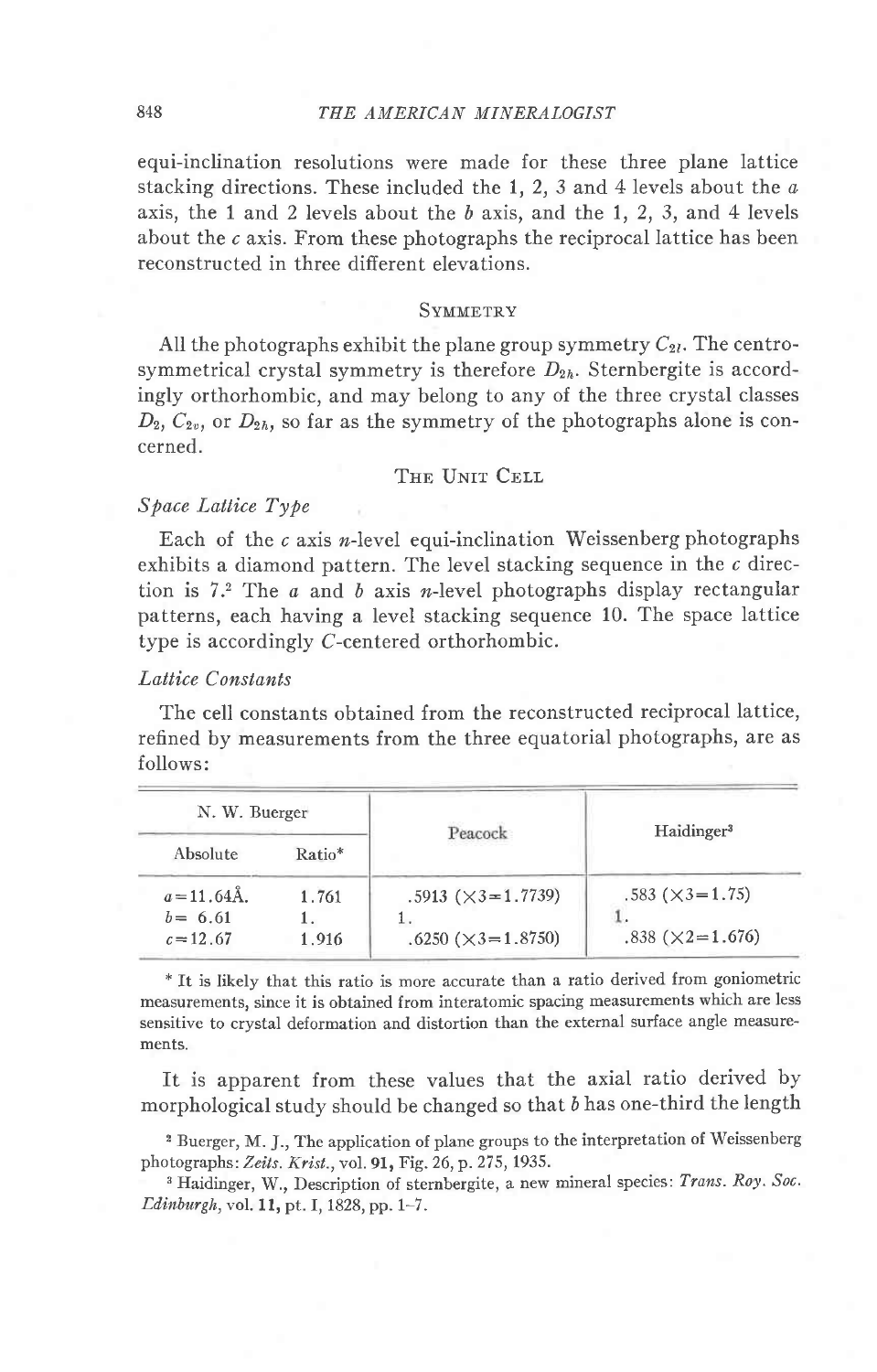JOURNAL MINERALOGICAL SOCIETY OF AMERICA



Frc. 1. Sternbergite, old a axis (new b axis) oscillation photograph.



Fro. 2. Sternbergite, old  $b$  axis (new  $a$  axis) oscillation photograph.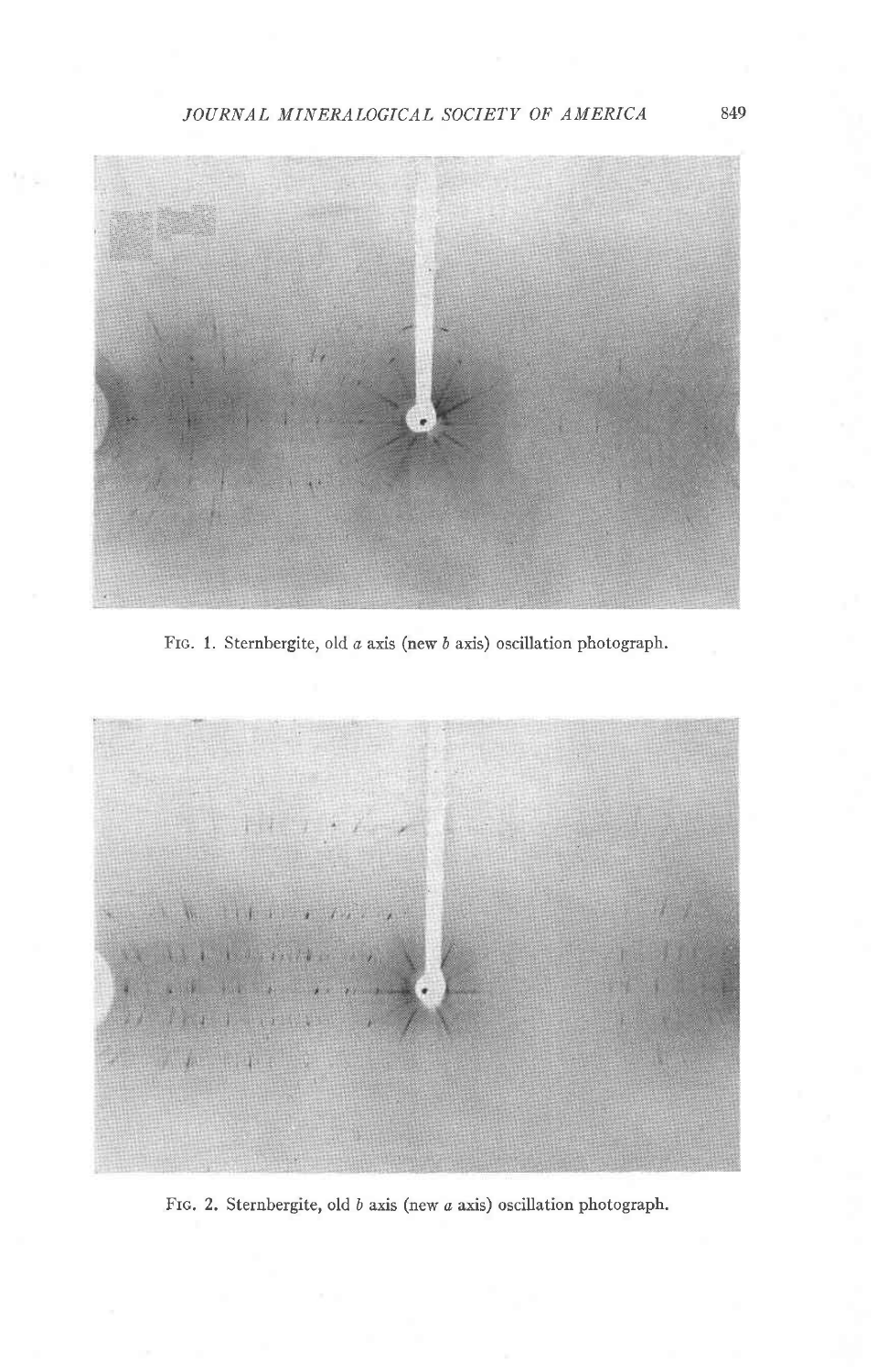assigned to it by Peacock. This change also necessitates the interchange of the  $a$  and  $b$  axial directions, in order to leave  $b$  the longer of the two. The need of changing the length of the  $c$  axis so that it has three times the length given it was foreseen by Peacock as a possible result of  $x$ -ray investigation.<sup>4</sup>

Since the proposed interchange of the  $a$  and  $b$  axes involves an important innovation in the accepted crystallography of sternbergite, photographic proof of the necessity of such an interchange is presented in Figs. 1 and 2. These are oscillation photographs about the old  $a$  and 6 axes, taken from portions of twins as shown in Figs. 3 and 4. A twin



FIG. 3 (left). Method of obtaining old  $a$  axis (new  $b$  axis) oscillation photograph from individual of twin.

FIG. 4 (right). Method of obtaining old  $b$  axis (new  $a$  axis) oscillation photograph from individual of twin.

was used because twins are more resistant to deformation, and consequently provide cleaner photographs (less smeared spots) than untwined crystals. The crystal was oscillated about both the  $a$  and the  $b$ axes, through an angle of approximately  $70^{\circ}$ . The orientation was such that when the crystal was in the  $35^{\circ}$  position, the beam was normal to the crystal plate (parallel to the  $c$  axis); this allowed no portion of the other member of the twin to come within the path of the beam. The results, of course, are in harmony with the other rotation photographs. It is clear from Figs. 1 and 2 that the old reciprocal axis length,  $a^*$ , is less than the old reciprocal axis length,  $b^*$ ; thus old a is greater than old b.

a Peacock, M. A.,Op. cit.,p.104.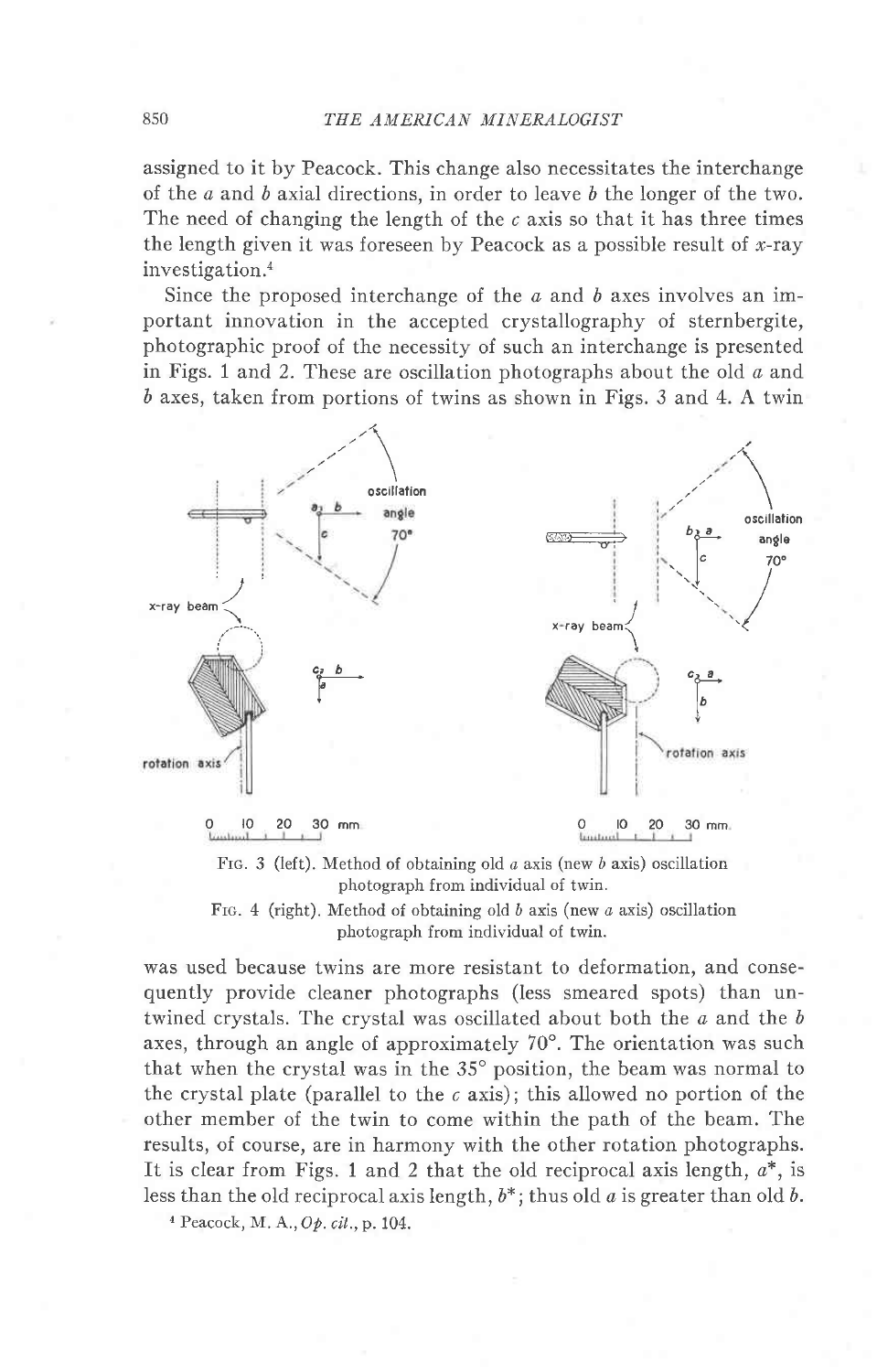The new orientation results in the following cell constants:

| Absolute      | Ratio |
|---------------|-------|
| $a = 6.61$ Å. | 0.568 |
| $b = 11.64$   |       |
| $c = 12.67$   | 1.088 |

The transformations of axes are shown in Table 1. It is of interest to mention here that Haidinger's notation of axes followed Mohs' old system in which the  $a$  axis was the principal, or vertical axis,  $b$  the macroaxis, and  $c$  the brachyaxis. Thus, Haidinger's  $c$  would be designated  $\alpha$  in present day notation, and his  $\alpha$  would be designated  $\alpha$ .

The transformation of the form symbols is given in Table 2. It will be noted that with the new orientation, the forms are simplified in all cases

## TABLE 1. TRANSFORMATION OF AXES

| Haidinger    | Peacock          | N. W. Buerger    |
|--------------|------------------|------------------|
|              | $\boldsymbol{b}$ |                  |
| $\mathcal C$ | $\mathfrak a$    |                  |
| $rac{3}{2}a$ | C                |                  |
| 35           |                  | $\mathfrak a$    |
|              |                  | h<br>y.          |
| $rac{3}{2}a$ |                  | $\mathcal C$     |
|              | 3 <sub>b</sub>   | $\boldsymbol{a}$ |
|              | $\boldsymbol{a}$ | h                |
|              | с                | C                |

TABLE 2. TRANSFORMATION OF FORMS

| Haidinger to Peacock:* | 300/030/002 |
|------------------------|-------------|
| Haidinger to Buerger:  | 010/300/002 |
| Peacock to Buerger:    | 010/300/003 |

| Haidinger             | Peacock               | N. W. Buerger        |
|-----------------------|-----------------------|----------------------|
| a(001)                | c(001)                | (001)                |
| i(010)                | b(010)                | (100)                |
| $-(100)$              | a(100)                | (010)                |
| $-(011)$              | d(032)                | (102)                |
| b(021)                | $-(031)$              | (101)                |
| c(0.10.1)             | $-(0.15.1)$           | (501)                |
| h(106)                | $-(104)$              | (014)                |
| $-(203)$              | e(101)                | (011)                |
| $-(301)$              | $-(902)$              | (092)                |
| f(111)                | q(332)                | (132)                |
| $-(443)$              | r(221)                | (263)                |
| g(221)                | s(331)                | (131)                |
| d(121)                | $-$ (362)             | (232)                |
| $-(263)$              | t(131)                | (111)                |
| $m(110)$ <sup>+</sup> | $m(110)$ <sup>†</sup> | $(130)$ <sup>+</sup> |

\* Transformation formulae according to Barker, Systematic Crystallography, p. 32, 1930.

t Twin plane only.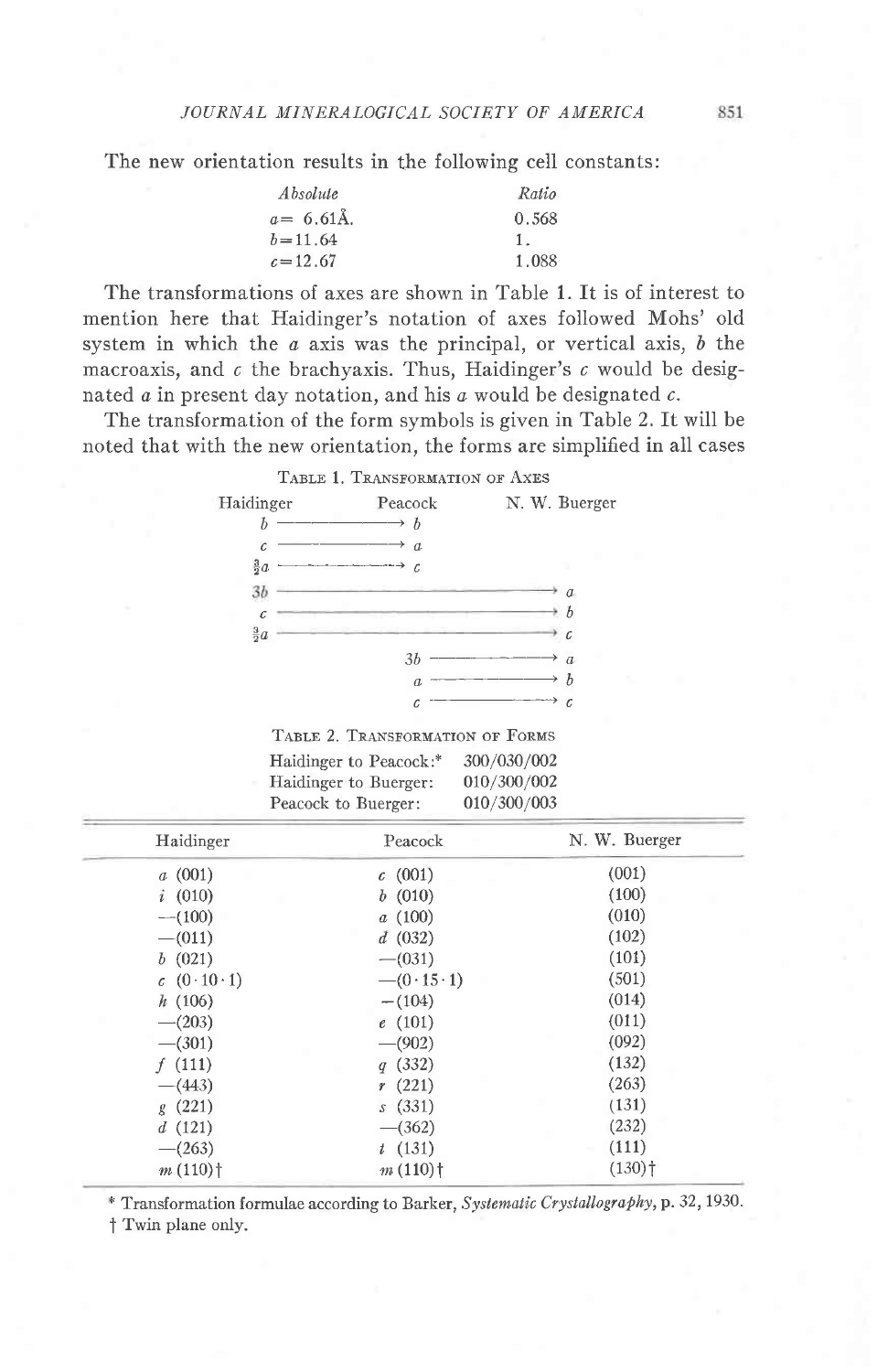except Peacock's (221). A stereographic projection of the recorded forms of sternbergite, using the new orientation and axes, is given in Fig. 5.



FIG. 5. Sternbergite. Stereographic projection of recorded forms, using new axes and orientation.

The cell contents may be calculated with the aid of the relation

 $\text{Measured density} = \frac{\text{cell mass}}{\text{cell volume}}$ 

$$
d = \frac{Z \times f \times 1.649 \times 10^{-24}}{V \times 10^{-24}}
$$

where

 $d =$  measured density.  $Z$ =number of formula weights per unit cell.  $f$ =chemical formula weight.  $V =$ cell volume in cubic Angstroms.

Substituting the appropriate values of  $d$ ,  $f$ , and  $V$  for sternbergite in this relation gives  $Z$  a value of  $7.9 \approx 8$  formula weights per unit cell.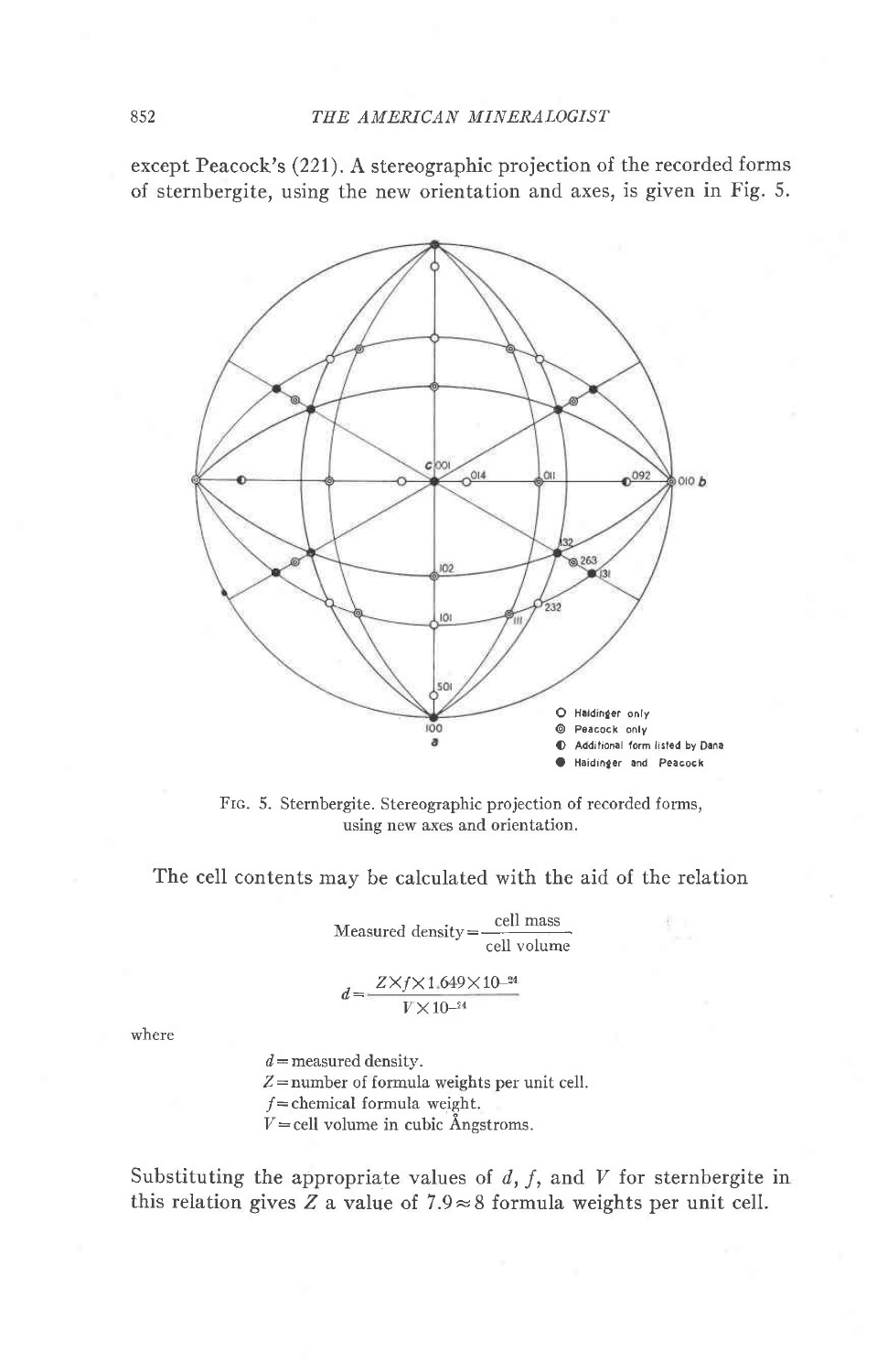## **SPACE GROUP**

Comparison of reciprocal cell translations on  $n$ -level and zero level equiinclination Weissenberg photographs shows that in the (100) plane the  $c$  reciprocal translation is doubled, indicating a glide plane perpendicular to  $a$ , with glide component  $c/2$ . There are no other multiple reciprocal translations on the other zero levels. This total diffraction information may be expressed by the diffraction symbol  $mmCc--$ . The only possible space groups are therefore  $Ccm(C_{2v}^{12})$  and  $Ccmm(D_{2h}^{17})$ . The symmetrical morphological development makes it probable that sternbergite is holohedral, which indicates  $D_{2h}^{17}$  as the probable space group. Figure 6 shows the space group in three projections.



Frc. 6. The space group of sternbergite, showing new orientation to scale.

### COMPARISON WITH CUBANITE

The lattice typesand dimensions give no grounds {or believing that any isostructural or isomorphous relation exists between sternbergite and cubanite, despite certain similarities displayed. Table 3 shows in tabular form a structural comparison between the two minerals. The c axis of